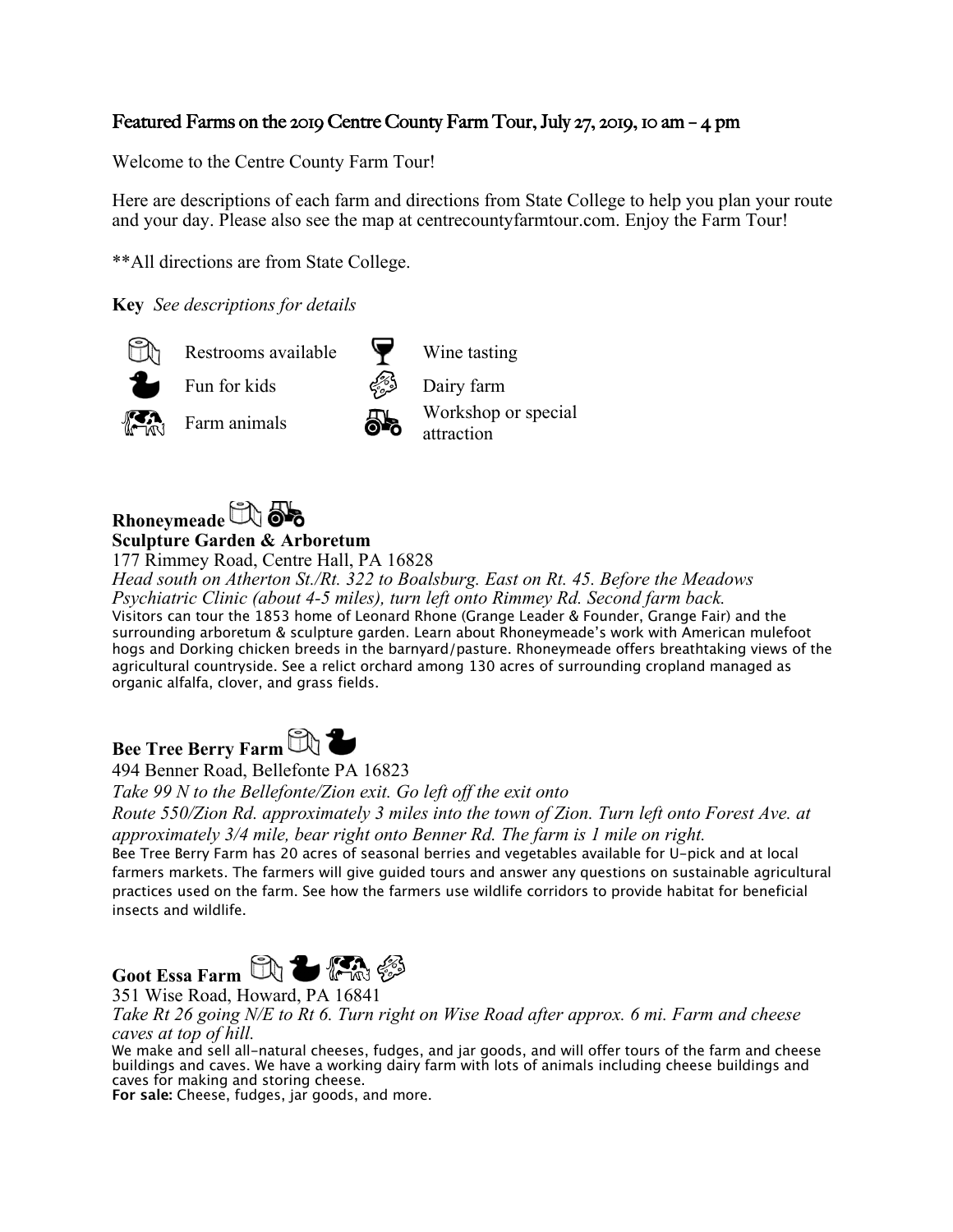## **Mount Nittany Vineyard & Winery**  $\mathbb{Q}$



300 Houser Road, Centre Hall, PA 16828

*Head south on Atherton (Rt 322) to Rt 45. Head east on Rt 45 past Mountain View Country Club. Next left on Linden Hall Road. Follow signs from here.*

Mt. Nittany Vineyard & Winery is a family farm winery producing exceptional wine from our mountainside location near State College. We provide our guests with a fun and informative wine-tasting experience while they enjoy the ambiance of our beautiful setting. We grow and hand-harvest five grape varieties in our six acre vineyard, including Chardonnay, Riesling, Seyval Blanc, Vidal Blanc, and Cayuga. The tour of our vineyard and winery operation will be conducted by winemaker, Scott Hilliker.

**For sale:** Wine, wine accessories, and local food products

## **RE Farm Cafe at Windswept**

1000 Fillmore Road, State College, PA 16801

*From Downtown State College go NE on Rt 26 (Beaver Ave/College Ave), turn left on Porter Rd towards Beaver Stadium and continue on Fox Hollow Rd towards Toftrees and the University Park Airport. At the Fullington Bus Depot, turn left onto Fillmore Rd. Windswept Farm is one mile on the left.*

Newly opened RE Farm Cafe is located on Windswept Farm, a growing, thriving, living farm. See chickens and their mobile coop and lambs grazing. Our repurposed greenhouse is energy efficient. Witness renewable energy sourcing and repurposed materials used in several structures. RE Farm Cafe operates at net zero energy, net zero water, and all materials are responsibly sourced. Windswept is operating organically and continues to explore which areas are best suited to different vegetables as well as employing agroforestry practices.

**For sale:** Seasonal garden produce, duck and chicken eggs, maple syrup, preserved goods

# **Student Farm at Penn State & OB**



#### Fox Hollow and Big Hollow Road, University Park, PA 16802

*Head east on College Ave, turn left at Porter Rd. At Park Ave, Porter becomes Fox Hollow. Continue up Fox Hollow to the 322 overpass. Turn left onto Big Hollow immediately before going under the 322 overpass. The Student Farm is on the left just beyond the old armory building.*

The Sustainable Food Systems Program views our own Penn State campus food system as a living laboratory for engagement in sustainable food and agricultural systems. We link classroom education with experiential learning, student-led research and community outreach. We grow plants, and so much more — growing minds, growing community and growing food. **For sale:** Student Farm T-shirts and tote bags.



5799 Penns Valley Road, Aaronsburg, PA 16820

*Take Rt 45E approx. 3 mi past Millheim. Farm is on the left.*

Visit an organic Amish dairy farm with Jersey cows, pigs, chickens, ducks, horses and cats. Visitors are welcome to feed the ever-hungry pigs and get up close with the calves, ducklings, and maybe even piglets! The on-farm store sells a variety of farm products and health food items. **For sale:** Raw milk, cottage cheese, sour cream, butter, pork, beef, chicken, eggs, fermented vegetables.

**Over the Moon Farm CONTR** *190 View Drive, Rebersburg, PA 16872*